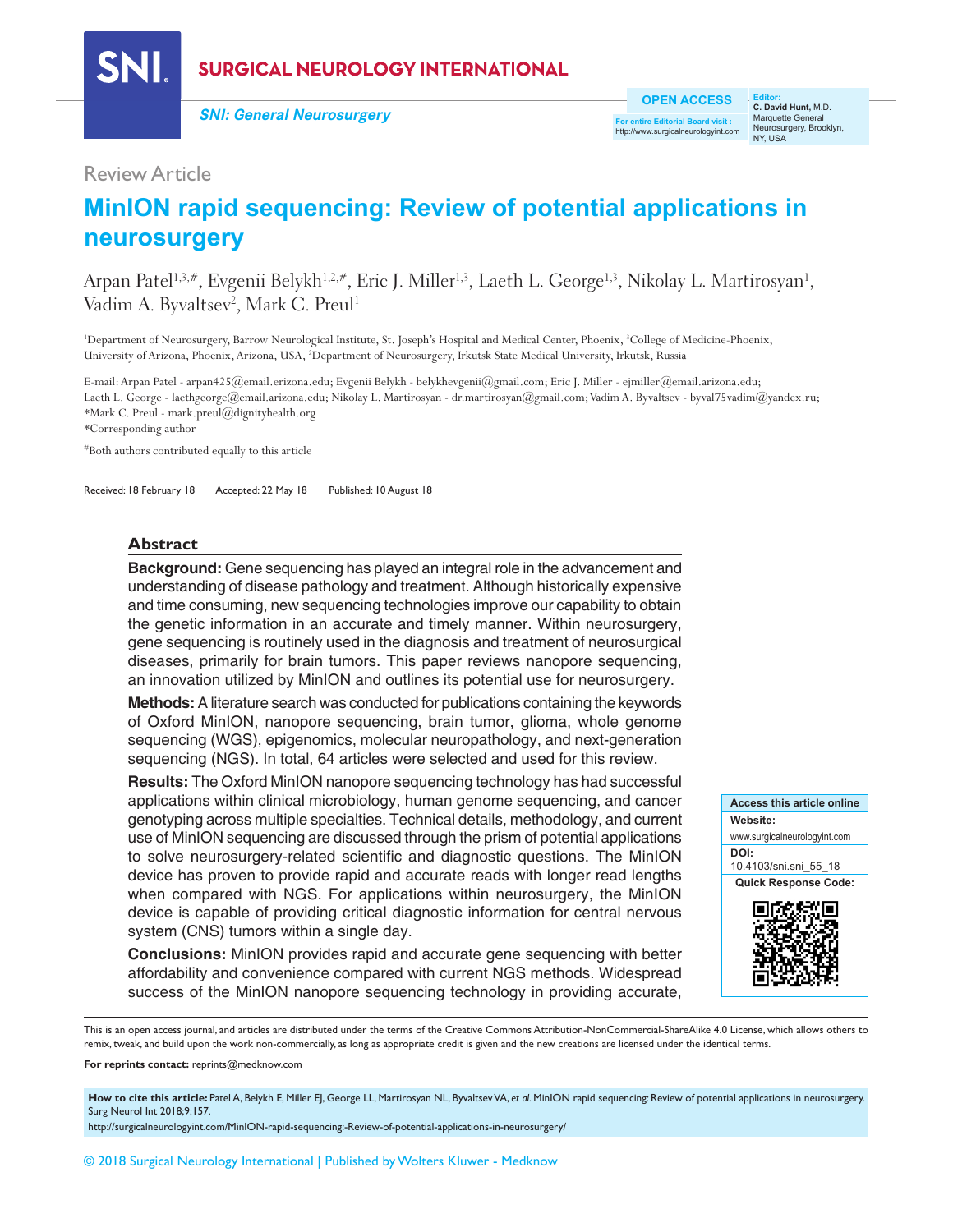rapid, and convenient gene sequencing suggests a promising future within research laboratories and to improve care for neurosurgical patients.

**Key Words:** DNA, MinION, nanopore, neurosurgery, sequencing, tumor

# **INTRODUCTION**

Since its introduction, gene sequencing has revolutionized the understanding of human genetics and the practice of medicine. The advent of sequencing made way for landmark achievements such as the Human Genome Project.[35,43,68] Sequencing has also played an integral role in advancing patient care through genomics and precision medicine. Supporting the practice of personalized medicine, DNA sequencing has informed decisions in pharmacotherapy, infectious disease, genetic counseling, and cancer diagnosis and treatment. Genomic characterization of tumor tissue has become increasingly important over the last decade for creating specific treatment plans and evaluating prognosis. Continued evaluation of the tumor profile is often necessary as frequent mutations can result in initial therapy decisions to be rendered ineffective.

Gene sequencing has become critical to multiple aspects of neurosurgery including the diagnosis, treatment, and evaluation of central nervous system (CNS) tumors.<sup>[42,60]</sup> Cancers of the CNS are difficult to profile due to the often unique challenges of accessing the tumor tissue. Numerous studies have investigated the use of next-generation sequencing (NGS) on cerebrospinal fluid (CSF) to detect and evaluate CNS tumors. These reports suggest that rapid gene sequencing on CSF can provide improved detection rates, inform genotype-based chemotherapy, and serve as a marker for clinical response.[18,50,69] Recent feasibility studies have trialed the use of NGS within a diagnostic pipeline to rapidly evaluate and categorize patients into biomarker-driven treatment arms.<sup>[51]</sup> Studies among various specialties have reported that at maximum pace, in-depth molecular analysis with NGS can be completed from biopsy to final report within 4 weeks.<sup>[51,71]</sup> The benefit of rapid initiation of targeted therapy cannot be overstated, but as such, the molecular analysis pipeline must be improved. This review intends to explore the current state of Oxford MinION–based nanopore sequencing in a clinical context with a particular focus on its applications within scope of neurosurgical specialty.

# **MATERIALS AND METHODS**

This study does not endorse any specific corporate technology and has no marketing or financial relationship with any corporate entity or trademarked technology named in this paper. This study received no outside funding. An electronic literature search was

conducted using the National Library of Medicine for publications containing the keywords of Oxford MinION, nanopore sequencing, brain tumor, glioma, whole genome sequencing (WGS), epigenomics, molecular neuropathology, third generation sequencing (TGS), and NGS. Bibliographies of select publications were additionally reviewed to complete the literature search. The articles were screened and selected based on the inclusion criteria for topics that examined the use of nanopore sequencing, particularly the Oxford MinION. Additional articles pertaining to the understanding of DNA sequencing were also included. In total, 64 articles were selected for review.

# **Gene sequencing**

The first method of sequencing, known as Sanger Sequencing, was introduced in 1977 and remained the gold standard of sequencing until the popularization of second‑generation sequencing (SGS), also named NGS, in 2005.[57,61] In contrast to Sanger's sequencing method of chain-termination, SGS improved throughput and reduced costs through a variety of novel methods including pyrosequencing (Roche 454), sequencing‑by‑synthesis (Genome Analyzer, Illumina), and sequencing-by-ligation (SOLiD).<sup>[58]</sup> These various sequencing methods continued to dominate for the following decade until the introduction of the next era, TGS. Unlike SGS that functions by breaking long DNA fragments into short segments, TGS introduced sequencing that occurs at the single molecule level. This method not only reduced read time from the scale of days to hours but also significantly increased read lengths. Furthermore, sequencing at the single molecule level also allows for direct detection of DNA methylation and 5'—C—phosphate—G—3' (CpG) sites as well as real-time production of nucleotide reads.<sup>[55,63]</sup>

Two major technologies exist under the umbrella of TGS: PacBio's single molecular real time (SMRT) sequencing and Oxford's Nanopore Technology (ONT). The latter technology, also called nanopore sequencing, was a concept first suggested in 1995 in a concerted effort by multiple research groups, notably including George M. Church.[14] The research from the following decade accumulated in the foundation of the Oxford startup. In April 2014, the Oxford MinION, a handheld DNA sequencing device, was released for beta-testing through the MinION Access Programme (MAP). Distributed to more than 1,000 labs, the earliest reports characterizing the functionality and applications of the device began appearing.[10,11,29,36,41,54]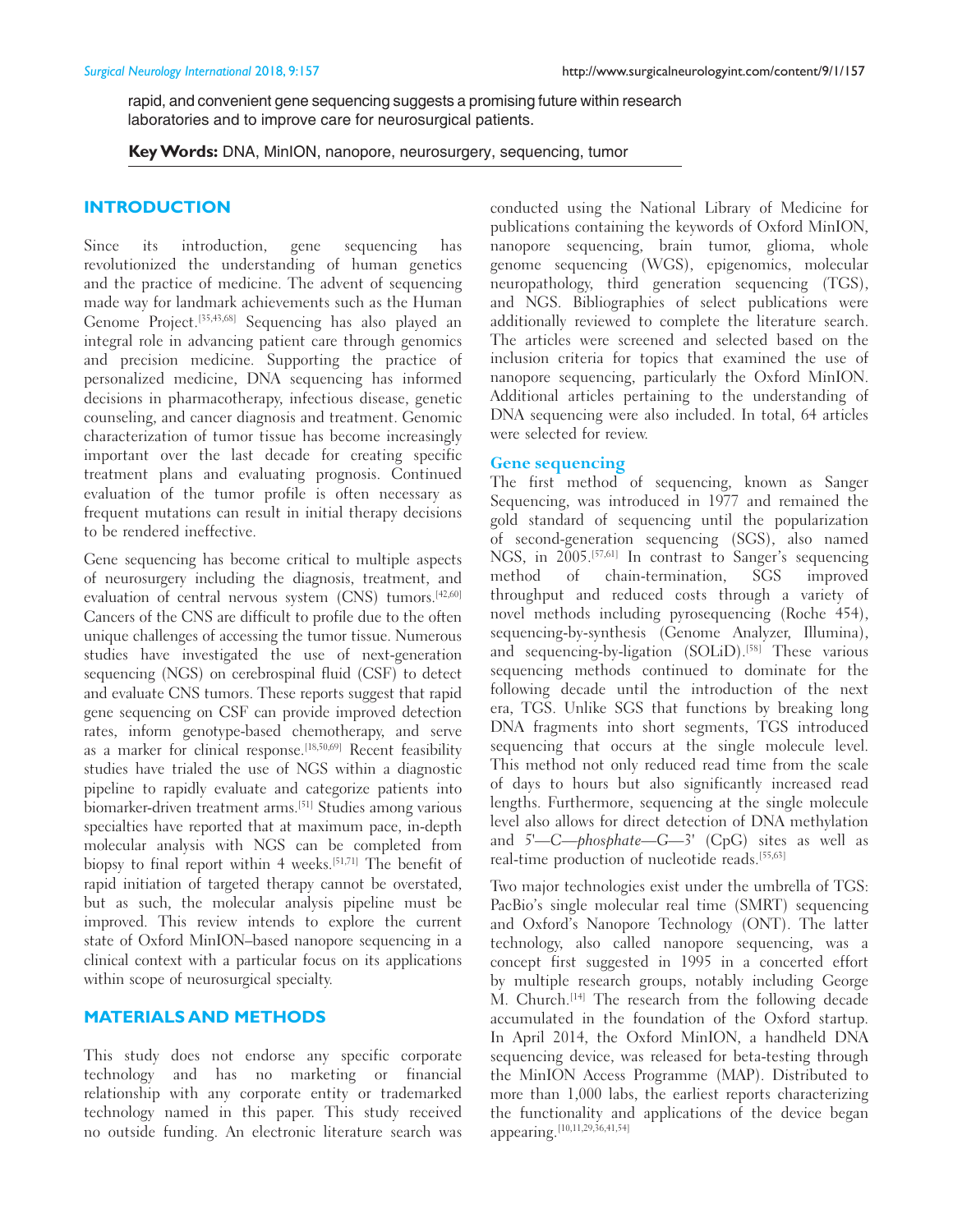#### **Oxford MinION device**

#### *Sequencing*

Understanding nanopore technology and the molecular science behind the Oxford MinION may present a daunting task for clinicians removed from basic science research. In this paper, we present a simplified version. The MinION is a handheld 90 g device that can plug into any computer with a standard USB 3.0 port. The MinION functions by passing long sequences of DNA (8‑20 kbp) through a pore within a small protein, "the nanopore," that is embedded within a membrane. The single stranded DNA molecule (ssDNA) that passes through the nanopore can optionally contain a hairpin adaptor that physically connects the "template" strand and the "complimentary" strand [Figure 1]. If only the template strand is read, the read is considered to be 1D; if both are read, the read is titled 2D. 2D reads provide better accuracy and representation of the true sequence of the strand. However, since May 2017, ONT has discontinued flow cells compatible with 2D technology. This has been replaced by a newer, improved technique named  $1D^2$ where both the template and complementary strands are sequentially read but they are not physically connected by an adaptor. As this ssDNA passes through the nanopore, it disrupts an electrical current that exists through the pore. Disruptions in the current are typically recorded as "5‑mers" or "6‑mers" as each data point represents an electrical disruption caused by a total of five or six adjacent bases. The resultant raw data are represented in a graph referred to as the "squiggle plot" [Figure 2].

#### *Basecalling*

Once the device is plugged into a computer, it is operated with the MinKNOW software program. This program is responsible for acquiring and analyzing data, and providing the interface for additional device control. After the raw data, saved as a FAST5 file, are collected, it must undergo an analysis to be converted into a nucleotide sequence; this process is termed basecalling. There are multiple software platforms that are publicly available to complete the basecalling process, namely, Metrichor,<sup>[5]</sup> Nanocall,<sup>[17]</sup> Albacore,<sup>[1]</sup> and Chiron.<sup>[66]</sup> Metrichor requires internet access, and performs the analysis using a Hidden Markov Model (HMM), whereas Nanocall



**Figure 1: Miniature nanopore sequencing device with microscopic view of flowcell containing embedded nanopore[43]**

is an offline alternative that is additionally capable of providing real-time basecalling as the data are being collected. Albacore v2.0.1 is a recently released program that performs "raw basecalling," a method predicted to improve accuracy by bypassing intermediate steps in the recurrent neural network (RNN) analysis. Each program varies in accuracy and should be selected to best serve the needs of the data.[17] More details on analysis and performance comparisons of popular basecalling software can be found in a recent review by Wick *et al*.[70]

#### *Further analytics*

Once the initial data are collected, further analysis can provide additional information regarding the presence of mutations, characterization of base repeats, and specific methylation patterns. Many of these specific analytical tasks require supplemental software to accomplish. To detect mutations within the targeted sequences, the template reads must be compared with a reference human genome. This can be accomplished using Galaxy,[4] a web-based platform that uses a BWA-MEM algorithm for alignment analysis or directly with the Burrows‑Wheeler Aligner (BWA) software.<sup>[2]</sup> Many other alignment methods exist including basic local alignment search tool (BLAST), local alignment search tool (LAST), basic local alignment with successive refinement (BLASR), and GraphMap. Among these, GraphMap was specifically developed to analyze data produced by nanopore sequencing.<sup>[64]</sup>

The detection of copy number variation is a complicated process that is prone to error. To maximize accuracy, multiple steps are typically involved in analyzing the DNA sequence. The sequence is first "normalized" using specific software such as QDNAseq<sup>[7]</sup> to evaluate for multiple characteristics, including G‑C percentage in exons and structural aberrations.<sup>[59]</sup> The sequence can then be analyzed by a separate program, particularly  $R$ <sup>[8]</sup> to measure copy number variations.[20,50]

Direct detection of methylation patterns of DNA is one of the unique strengths of nanopore sequencing. Specific studies have shown that the 5‑methylcytosine (5‑mC) modified base can be directly detected based on unique electrical signals detected by the MinION device without the need for additional chemical treatment. HMM models can be trained to detect specific methylation patterns and distinguish them from other base pairs. However, this technology is still under development and has shortcomings. Not all methylated bases can be detected, and when both methylated and unmethylated bases are present within the same k-mer, the detection system is inaccurate. Improvement in basecalling software can be expected to resolve these obstacles.[63]

### *Sample preparation*

A DNA‑containing sample needs to be treated with a variety of steps before it is ready to be analyzed with the MinION device. This process, named library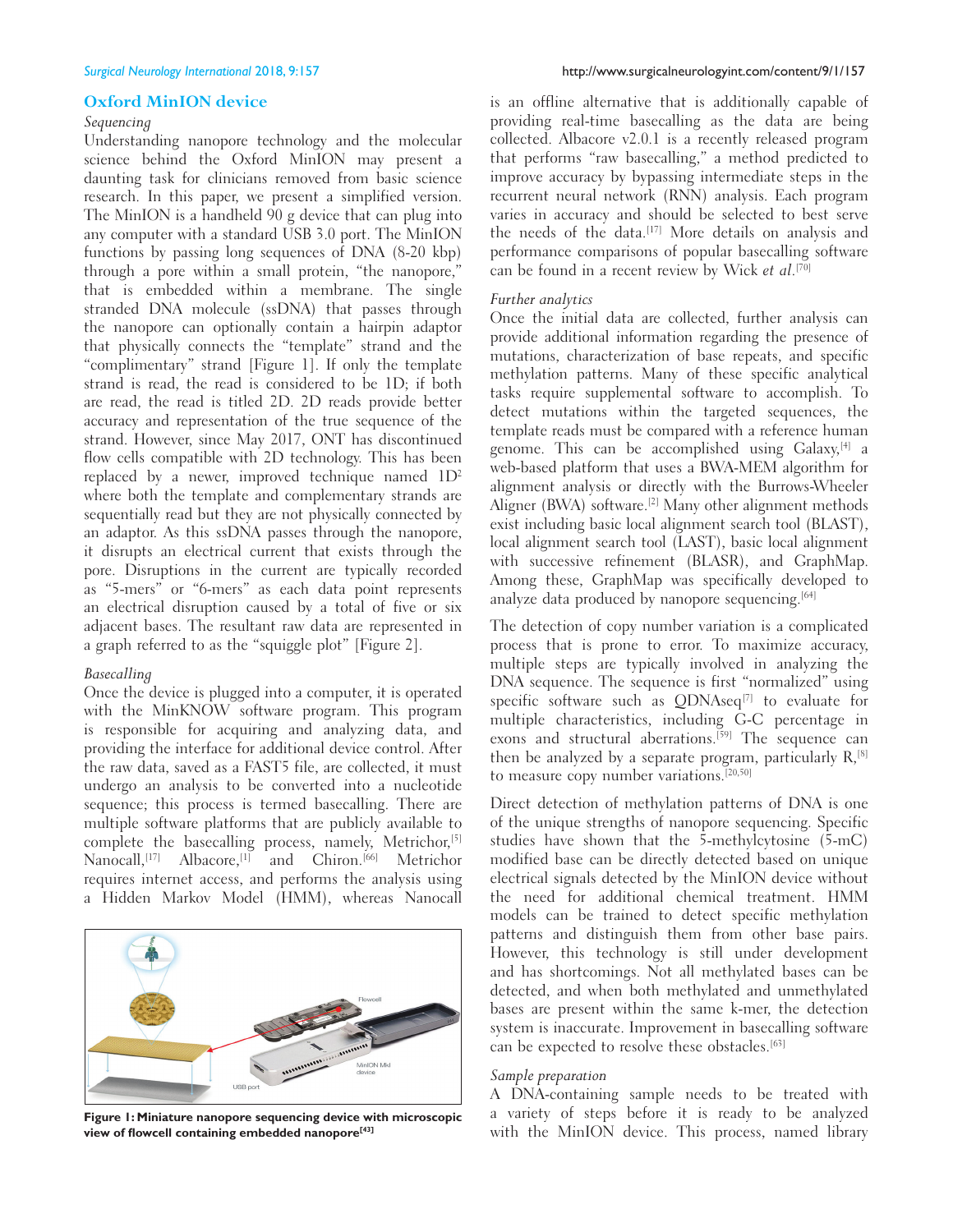

**Figure 2: Principle of nanopore sequencing. (a) Visualization of 2 ssDNA strands connected by adaptor passing through the nanopore. (b) Graphical representation of raw data produced by MinION, also known as "squiggle plot"[29]**

preparation, has recently been simplified and is available in predesigned kits. The components and protocol included in each kit are designed to achieve a particular purpose desired by the investigator. Kits available for purchase online include Ligation Sequencing Kit 1D (SQK‑LSK108), Rapid Barcoding Kit (SQK‑RBK004), Rapid Sequencing Kit (SQK-RAD004), and  $1D^2$ Sequencing Kit (SQK-LSK308). Kits that focus on preparation of a cDNA or RNA sample are also available. ONT continuously updates these kits, improving on the protocol and components to provide the best outcome and experience in library preparation. Intersection of computer programming and the electrical manipulation of fluids resulted in the creation of VolTRAX, a handheld automated library preparation device with consumable cartridges. The device allows the user to load samples into the cartridge and run a preprogrammed code that manipulates, moves, and mixes the liquid samples as desired. VolTRAX is designed to provide reproducible, portable, and simplified library preparation.[6] Its potential applications exceed far beyond DNA sequencing.

#### *Improvements in technology and throughput*

The final accuracy of the nucleotide sequence is largely influenced by both the basecalling process and the internal chemistry of the nanopore. Basecalling software includes technology that uses deep and machine learning models to convert the raw electrical signal into a nucleotide sequence. Basecalling accuracy has rapidly improved between 2014 and 2017 with new software releases by ONT, such as Albacore v2.0.1, and third-party researchers publishing open-source software. Both Chiron and Albacore v2.0.1 are recently released programs (September 2017) that bypass error‑prone steps to provide an improved accuracy in basecalling.  $[1,66]$ Each program utilizes one or multiple machine learning models such as convolutional neural network (CNN) and RNN. Chiron and Albacore v. 2.0.1 have been reported to have the highest accuracy, also called identity rate, when compared with other basecalling software. Both outperformed other softwares when using samples from virus, E. coli, M. tuberculosis, and human DNA.<sup>[66]</sup> Other existing basecalling software include Metrichor, Nanonet, DeepNano, BasecRAWller, and Scrappie, each with unique capabilities and accuracy ratings.

Another aspect of the MinION pipeline that can significantly affect the throughput and accuracy of the sequencing is the flow cell. The flow cell is the consumable part of the MinION that contains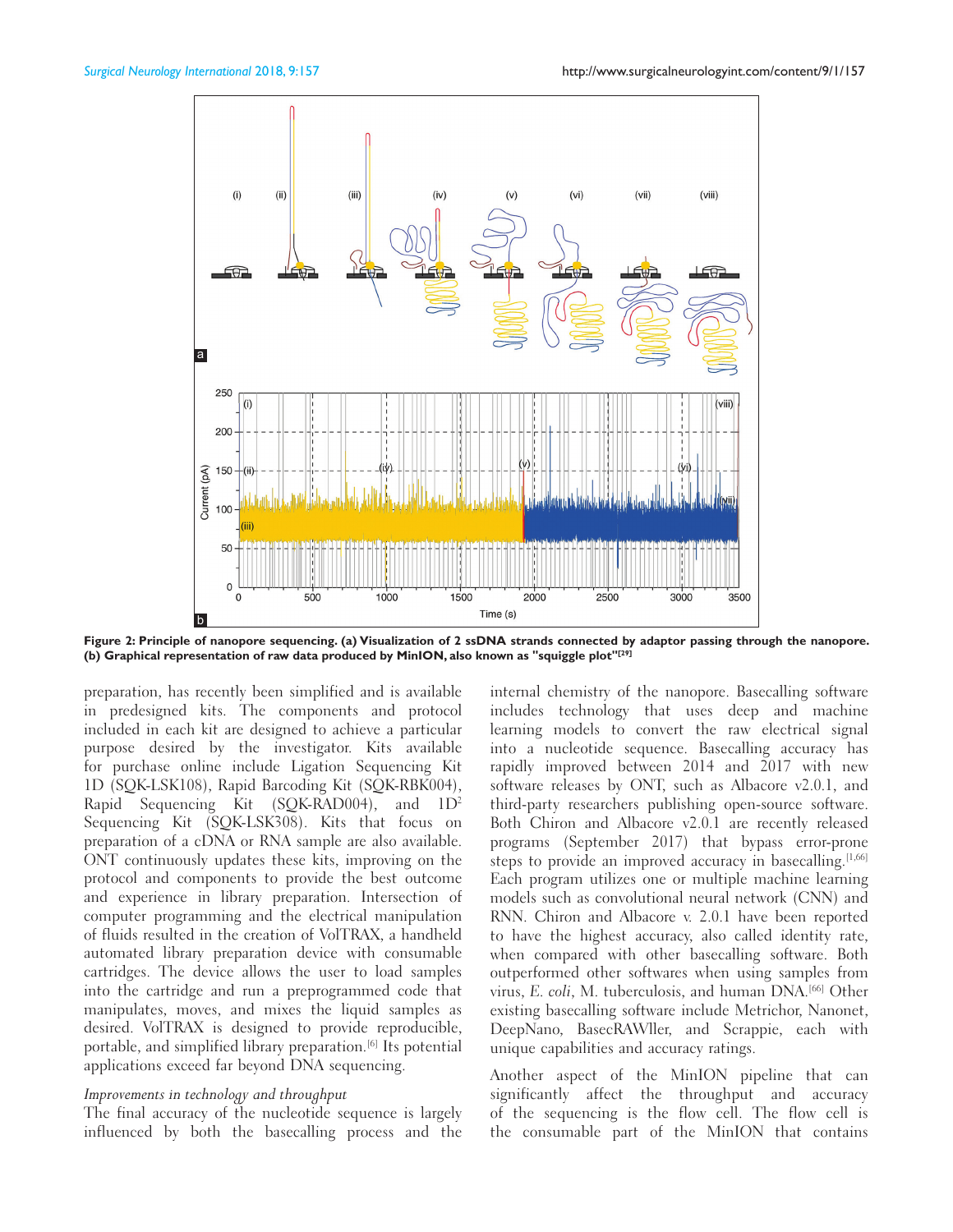the nanopore proteins and the Application‑Specific Integrated Circuit (ASIC) sensor. The flow cell is also the site where the prepared DNA sample is directly added. Currently, there are two flow cells manufactured by ONT, the R9.4 and R9.5. Previous flow cells that have since been improved include the R7.3 and R9. The R9.4 flow cell is graded for all 1D experiments, while the R9.5 is compatible with both 1D and 1D2 . [6] Few investigators have quantified the improved chemistry reporting a 91% accuracy for the R7.3 flow cell and a 94% accuracy for the R9. Similar studies comparing the R9.4 and R9.5 have yet to be published as both are recently released products.[63]

# **Current applications**

After only  $\hat{A}$  years since its release, ONT's MinION has been utilized in a wide variety of applications, including WGS,[28] single nucleotide polymorphism (SNP) identification, genotypic analysis of cancer,<sup>[20]</sup>forensics,<sup>[15]</sup> and microbiology characterization.<sup>[47]</sup> Its immediate relevance to neurosurgery is the use of the MinION in the context of rapid genetic profiling of normal or pathological tissue samples for improvement in diagnostics and implementation of personalized treatment approaches.

### *Tumors*

Recent (2016) World Health Organization (WHO) classifications for CNS tumors, for the first time, require molecular and genetic analysis for definitive diagnosis.[42] Currently, only a single investigation by Euskirchen et al. published in June 2017 has employed the MinION in the use of genomic diagnosis of brain tumors. Using the MinION to create a same‑day diagnostic pipeline, the investigation examined single nucleotide variations, copy number, and methylation patterns from tumor tissue from 28 patients, although not all 28 samples yielded sufficient read depth. Samples underwent ultra-low pass WGS and amplicon sequencing to identify mutations in many cancer-related genes, including TP53, IDH1, TERT, and 1p/19q. 1p/19q was correctly detected in three fourth of the samples. Using machine‑learning‑based molecular classification based on copy number and methylation data, 7/7glioma and 2/2 medulloblastoma samples were correctly classified based on WHO classification. Remaining samples were either determined to be not classifiable or the sample quality was determined too poor to accurately attempt classification. Overall, this proof-of-principle study reported on the feasibility of accurate rapid diagnosis, and significantly low costs of equipment.[20]

The MinION device has also been used in other cancers, including leukemia, <a>[45,46]</a>lung cancer,<a>[65]</a> and pancreatic cancer.[49] Each study has cited excellent accuracy, detection, and reliability in the identification of mutations, even when compared with current gold‑standard methods. The MinION has demonstrated

rapid detection of single nucleotide variants (SNVs), insertions, deletions, and translocations in many cancer and therapy relevant genes, including TP53, EGFR, KRAS, NRAS, NF1, CDKN2A/P16, SMAD4/DPC4, and BCR‑ABL.[45,46,49,65] Certain studies have suggested that the MinION, in its current state, is ready to be deployed to hospital pathology laboratories to aid in genetic profiling.[45]

# *Microbiology*

In addition to its application for gene profiling in cancer, the MinION has had considerable success in the identification of microbiology, WGS, SNP identification, and forensics. Multiple studies have utilized the MinION to identify and characterize specific pathogen species within known microbiological communities and clinical samples.[23,31,32,47,52] Significantly, MinION technology was used by Quick et al. that subjected 142 Ebola virus samples to real-time genome sequencing during the recent West African epidemic.<sup>[53]</sup> The MinION was shown to be a transportable and affordable alternative to the cumbersome and delayed process of transporting samples to distant laboratories. This study reported that, even in remote settings, the complete workflow from data collection to sequencing could be completed within a single working day, with sufficient reads (5,000 to 10,000) generated within an hour. The versatility of nanopore sequencing technology may become practically important for application in rapid diagnosis of perioperative neurosurgical infection pathogens.

### *Human genome sequencing*

Current commercial and hospital laboratory-based methods of WGS are limited to NGS techniques. As research continues to implicate genetic mutations, specifically SNPs, in context of countless diseases, the need for genetic screening and WGS steadily rises. Advancement in precision medicine and personalized treatment plans are facilitated by research demonstrating actionable results and progress in the speed, cost, and accuracy of WGS. Within neurosurgery, many disease processes have been found to have a major genetic component. Recent reports on intervertebral disc disease suggest that up to 75% of the underlying etiology is attributed to genes.<sup>[44]</sup> Other diseases of neurosurgical importance found to have a component of genetic etiology include gliomas, [9,48] schwannomas, [24]<br>meningiomas, [12] intracranial aneurysms, [26,38,72,73]  $meningiomas,$ <sup>[12]</sup> intracranial arteriovenous malformations,[19] cavernous malformations,[21] subarachnoid hemorrhage,[25] idiopathic scoliosis,<sup>[22]</sup> moya-moya disease,<sup>[27]</sup> hemorrhagic, and ischemic strokes. The results generated from these genome wide association (GWA) studies, revealing specific SNPs and their association with disease, are the stepping stones for better understanding of disease risk, prediction, treatment, and prognosis.[16,62] A major limitation to the widespread conduction of GWA studies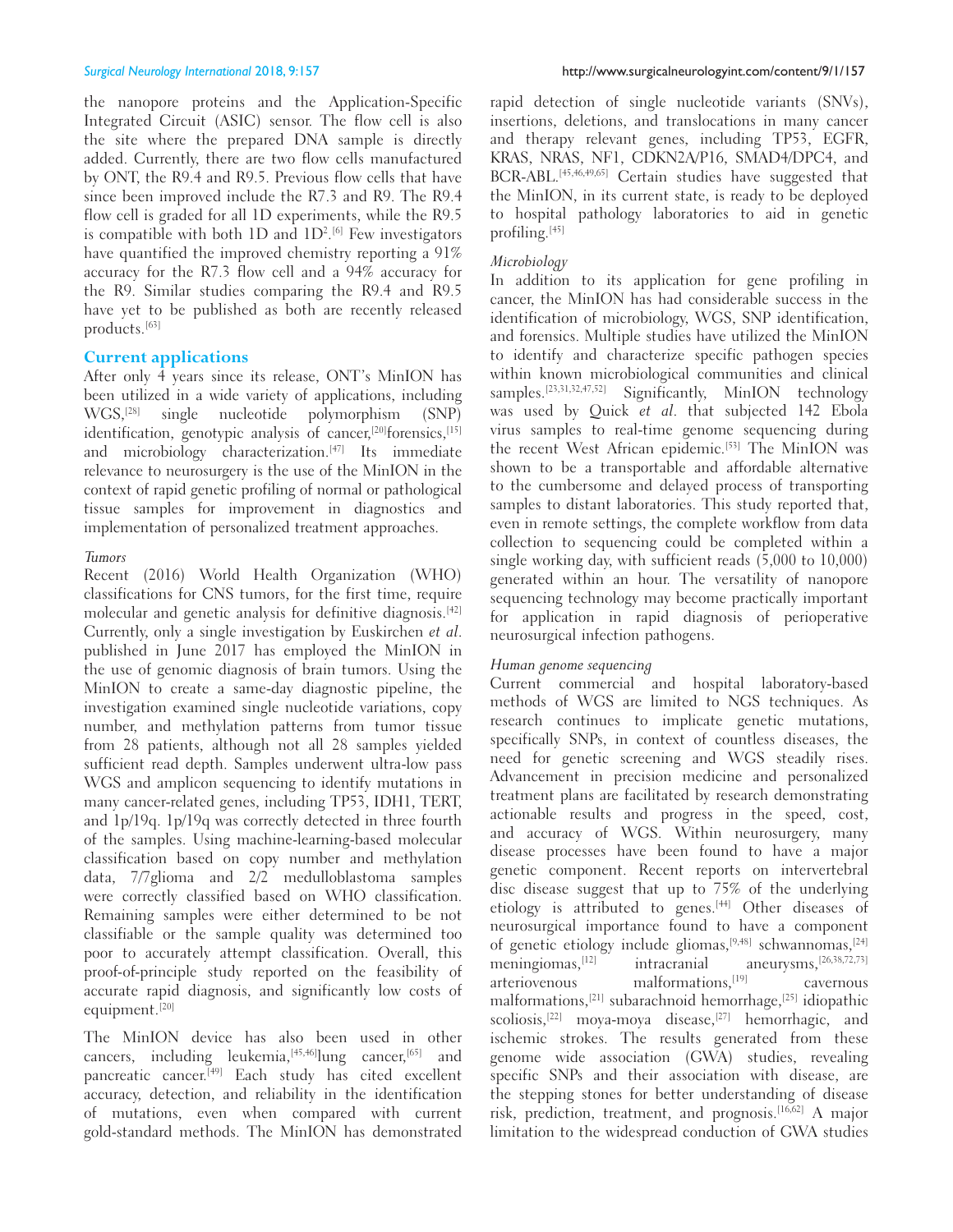and advancement of this frontier is the steep initial investment required for equipment and high run cost per sample.[16] Nanopore sequencing has the potential to remedy these obstacles of WGS in the future.

Nanopore sequencing has demonstrated the capability to accurately and rapidly sequence the whole genome of bacteria, eukaryotes, and viruses reliably.[30,41,52,67] Successful completion of genome sequencing requires additional steps in analysis within the pipeline, namely genome assembly and genome polishing. Whole genome assembly (WGA) can be accomplished through a variety of available software including PacBio Corrected Reads (PBcR) Assembler, Canu, Falcon, and Miniasm [Table 1]. Each assembly software has unique strengths and weaknesses based on its algorithm and associated error correction methods. The assembly software takes into account overlapping and repetitive regions and is responsible for synthesizing the individual reads into a contiguous, consensus sequence with the greatest accuracy. This assembly process requires the most computational power when compared with other steps within the analytic pipeline. Once assembled, the sequence can undergo polishing with software such as Nanopolish [Table 1] to improve nucleotide consensus. The software uses the original raw data produced by the MinION and extrapolates additional information to improve the accuracy of the sequence.

Jain et al. reported the use of the MinION in assembling a high consensus human genome.[28] The capability of the MinION device for ultra‑long reads enables it to

**Table 1: Software for genome assembly and preparation used in conjunction with Oxford Nanopore Technologies MinION**

| <b>Software name</b> | Link                                                         | Ref.   |
|----------------------|--------------------------------------------------------------|--------|
| PBcR                 | http://wqs-assembler.sourceforge.net/wiki/<br>index.php/PBcR | [33]   |
| Canu                 | https://gitub.com/marbl/canu                                 | $[34]$ |
| Falcon               | https://github.com/PacificBiosciences/falcon                 | $[13]$ |
| Miniasm              | https://github.com/lh3/miniasm                               | $[37]$ |
| Nanopolish           | https://github.com/jts/nanopolish                            | [41]   |

serve as a superior method of WGS when compared with established NGS methods. This is due to the improved representation of tandem repeats, closure of gaps, and identification of nucleotide sequences previously unknown. This study shows practicality for the continued use of nanopore sequencing for human genome assembly and represents advancement in personalized medicine.

# **DISCUSSION**

# **MinION in the context of neurosurgery**

Based on the current applications of the MinION, its potential use in neurosurgery is diverse. Particularly for CNS tumors, integration of the MinION into the diagnostic pipeline promises to reduce costs and turn‑around time for actionable results. The 2016 WHO classifications of CNS tumors require molecular profiling for final diagnosis. Common genes that delineate this classification include IDH, 1p/19q, SHH, WNT, TP53, and RELA.[42] To date, only one study has been published using the MinION to support molecular diagnosis of CNS tumor tissue. Despite a small sample size, this study demonstrated that the MinION can provide critical diagnostic information regarding SNPs, copy number variations, and methylation patterns within a single work day.<sup>[20]</sup> This accuracy and rapid turn-around time suggest integration of the MinION into the diagnostic pipeline for CNS tumors can improve patient care and accelerate treatment decisions. Although studies reporting the use of the nanopore sequencing for neurosurgical applications are currently limited, examining the role of NGS in neurosurgery reveals many areas of future effective application for the MinION. Recent studies have demonstrated that genetic profiling of CSF provides superior detection and surveillance for CNS tumors when compared with plasma.<sup>[18,50]</sup> Application of nanopore sequencing in this context could improve diagnostic time and return of actionable results.

NGS panels directed at detecting critical mutations in CNS tumor tissue are routinely used in the hospital setting.<sup>[56]</sup> However, current NGS protocols are associated with several disadvantages including long turnaround time, limitations in copy number analysis, expensive

# **Table 2: Comparison of portable NGS approaches to existing technologies**

| <b>Parameter</b>               | <b>Sanger Sequencing</b> <sup>[39]</sup> | <b>Next Generation Sequencing (NGS)</b> <sup>[39]</sup>            | MinION Device <sup>[6]</sup>                                                      |
|--------------------------------|------------------------------------------|--------------------------------------------------------------------|-----------------------------------------------------------------------------------|
| Method                         | Dideoxynucleotide<br>chain termination   | Pyrosequencing, Sequencing-by-synthesis,<br>Sequencing by Ligation | Nanopore sequencing                                                               |
| <b>Accuracy of Single-Read</b> | 99.9%                                    | 98%-99.9%                                                          | Up to $99\%$                                                                      |
| Read length                    | 400-900 bp                               | $35-700$ bp                                                        | Up to 1Mb (1,000,000bp)[40]                                                       |
| Time per Run                   | 20 min - 3 h                             | 24 h - 2 weeks                                                     | Data can be streamed real-time. Available<br>within 1 min. Run time: 1 min - 48 h |
| Cost per equipment             | \$65,000-95,000                          | $$500,000+$                                                        | \$1000                                                                            |
| <b>Cost per Million bases</b>  | \$2400                                   | $$.05-10$                                                          | \$500-999 per flow cell                                                           |
| Advantages                     | High accuracy                            | High throughput                                                    | Longest read length, portable, affordable                                         |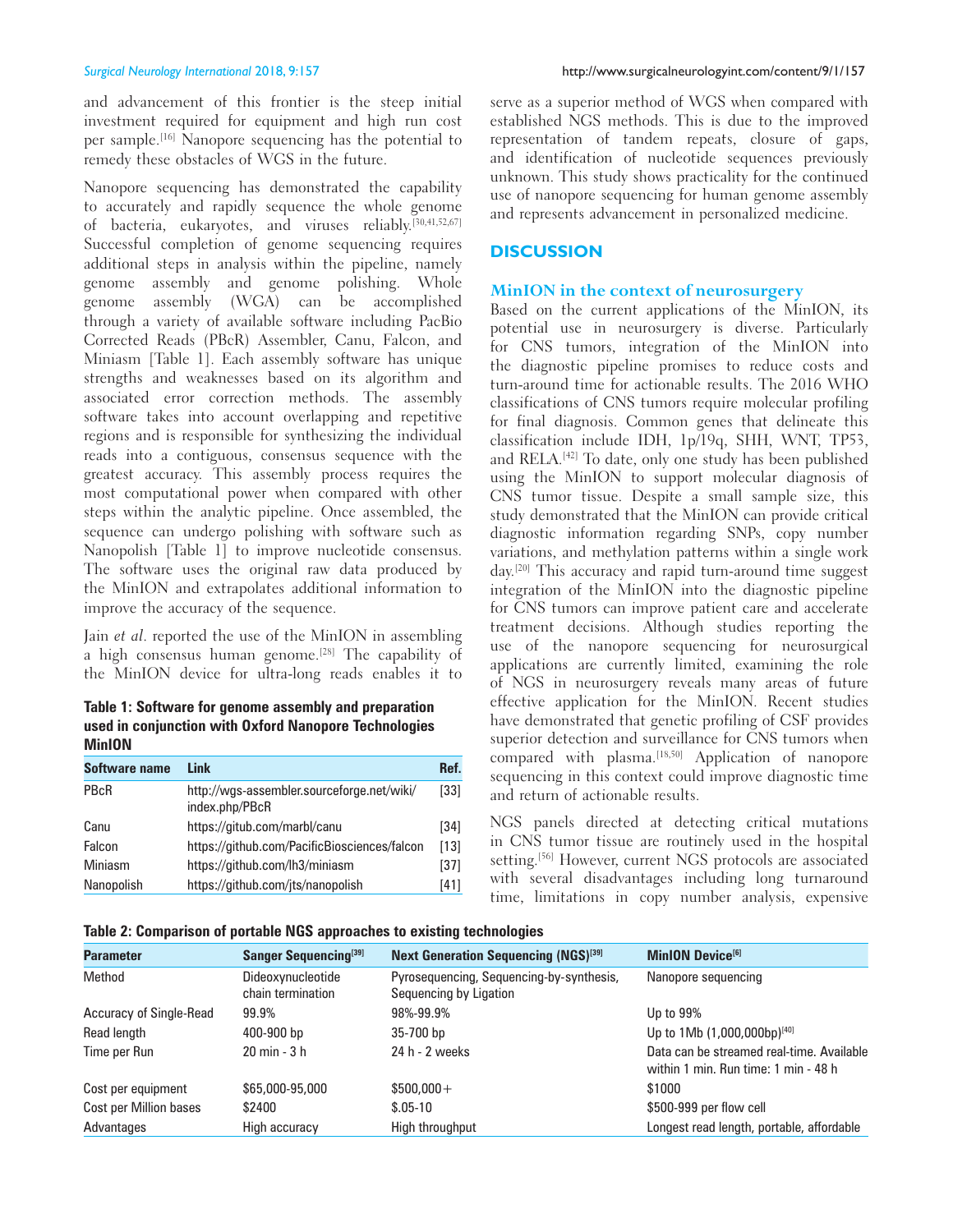initial investment cost, and logistical limitations and unavailability in the remote areas. Each of these factors is adequately addressed by nanopore sequencing which boasts greater accuracy in copy number analysis, inexpensive initial investment (\$1,000 for Oxford MinION), and turnaround times reported on the scale of hours. These advantages create promise for the nanopore sequencing to become a future standard in gene sequencing. Reduced cost allows even smaller neurosurgical centers to equip themselves with the latest gene sequencing technologies. This can extend even beyond well‑equipped neurosurgical centers and laboratories to allow gene sequences to become a worldwide standard of care. However, more studies regarding MinION's accuracy, cost, and speed in genomic assessment of diseased and healthy human tissue are required before making a definitive conclusion regarding the clinical and economic benefits and recommending incorporation of new technology for patient care in neurosurgery.

### **Limitations**

An identifiable challenge that will hinder the rapid and widespread use of portable nanopore sequencers is its competition with genomic services that provide "all‑inclusive" (sample preparation, sequencing, computational analysis, and interpretation) sequencing in a timely manner, with medical center samples submitted by mail. These companies, providing WGS services, offer a price per sample that is roughly comparable with the entire cost of a portable sequencer.[3] Despite the financial incentive, scientists and hospital laboratories may be reluctant to relinquish current hardware or train in new technologies. Scientists without the direct availability of expensive bulky sequencers, including those working in remote areas, will certainly benefit from the use of portable nanopore sequencers. However, even in remote areas, basecalling and data analytics require robust electricity supply, robust computer processing, and dependable internet connection.

Comparison of the NGS MinION with the previous generation and more common sequencing methods is summarized in Table 2.

# **CONCLUSION**

Low cost, portability, speed, and versatility make MinION a promising tool for low-resolution, rapid nucleic acid sequencing. As the accuracy of MinION increases with improved chemistry and basecalling software, we predict that nanopore sequencing may become a widely used tool for rapid gene profiling. Based on the first reports available so far, nanopore sequencing technology has a potential to improve the molecular diagnostic pipeline for CNS tumors, infectious diseases, and other clinical or laboratory research purposes within neurosurgery. Further

studies comparing cost, speed, and accuracy of MinION with current NGS solutions are required to establish its clinical value.

#### **Financial support and sponsorship**

This study was supported by funds from the Barrow Neurological Foundation and the Newsome Chair in Neurosurgery Research held by Dr. Preul.

# **Conflicts of interest**

There are no conflicts of interest.

# **REFERENCES**

- 1. Albacore v2.0.1 from Oxford Nanopore Technologies. Available from: https:// nanoporetech.com/community.
- 2. Burrows-Wheeler Aligner. Available from: (http://bio-bwa.sourceforge.net/.
- 3. DNA Sequencing Services by GenScript. Available from: https://www. genscript.com/sequencing.html?src=pullmenu.
- 4. Galaxy. Available from: https://usegalaxy.org/.
- 5. Metrichor LTD by Oxford Nanopore Technologies. Oxford Nanopore Technologies; Available from: https://metrichor.com.
- 6. Oxford Nanopore Technologies. Available from: https://nanoporetech.com.
- 7. QDNAseq by Bioconductor. Available from: https://bioconductor.org/ packages/release/bioc/html/QDNAseq.html.
- 8. R by Bioconductor. Available from: https://cran.r-project.org.
- 9. Aibaidula A, Zhao W, Wu JS, Chen H, Shi ZF, Zheng LL, *et al*. Microfluidics for rapid detection of isocitrate dehydrogenase 1 mutation for intraoperative application. J Neurosurg 2016;124:1611-8.
- 10. Ammar R, Paton TA, Torti D, Shlien A, Bader GD. Long read nanopore sequencing for detection of HLA and CYP2D6 variants and haplotypes. F1000Research 2015;4:17.
- 11. Ashton PM, Nair S, Dallman T, Rubino S, Rabsch W, Mwaigwisya S, *et al*. MinION nanopore sequencing identifies the position and structure of a bacterial antibiotic resistance island. Nat Biotechnol 2015;33:296-300.
- 12. Bi WL, Abedalthagafi M, Horowitz P, Agarwalla PK, Mei Y, Aizer AA, *et al*. Genomic landscape of intracranial meningiomas. J Neurosurg 2016;125:525-35.
- 13. Chin CS, Peluso P, Sedlazeck FJ, Nattestad M, Concepcion GT, Clum A, *et al*. Phased diploid genome assembly with single-molecule real-time sequencing. NatMethods2016;13:1050-4.
- 14. Church G, Deamer DW, Branton D, Baldarelli R, Kasianowicz J, inventors; Google Patents, assignee. Characterization of individual polymer molecules based on monomer-interface interactions patent 5795782. 1998.
- 15. Cornelis S, Gansemans Y, Deleye L, Deforce D, Van Nieuwerburgh F. Forensic SNP Genotyping using Nanopore MinION Sequencing. Sci Rep2017;7:41759.
- 16. Cowperthwaite MC, Mohanty D, Burnett MG. Genome-wide association studies: Apowerful tool for neurogenomics. NeurosurgFocus 2010;28:E2.
- 17. David M, Dursi LJ, Yao D, Boutros PC, Simpson JT. Nanocall: An open source basecaller for Oxford Nanopore sequencing data. Bioinformatics (Oxford, England) 2017;33:49-55.
- 18. De Mattos-Arruda L, Mayor R, Ng CK, Weigelt B, Martinez-Ricarte F, Torrejon D, *et al*. Cerebrospinal fluid‑derived circulating tumour DNA better represents the genomic alterations of brain tumours than plasma. Nat Commun2015;6:8839.
- 19. Delev D, Pavlova A, Grote A, Bostrom A, Hollig A, Schramm J, *et al*. NOTCH4 gene polymorphisms as potential risk factors for brain arteriovenous malformation development and hemorrhagic presentation. J Neurosurg 2017;126:1552-9.
- 20. Euskirchen P, Bielle F, Labreche K, Kloosterman WP, Rosenberg S, Daniau M, *et al*. Same-day genomic and epigenomic diagnosis of brain tumors using real-time nanopore sequencing. Acta Neuropathol 2017;134:691-703.
- 21. Ghali MG, Srinivasan VM, Mohan AC, Jones JY, Kan PT, Lam S. Pediatric cerebral cavernous malformations: Genetics, pathogenesis, and management. Surg Neurol Int 2016;7(Suppl 44):S1127-34.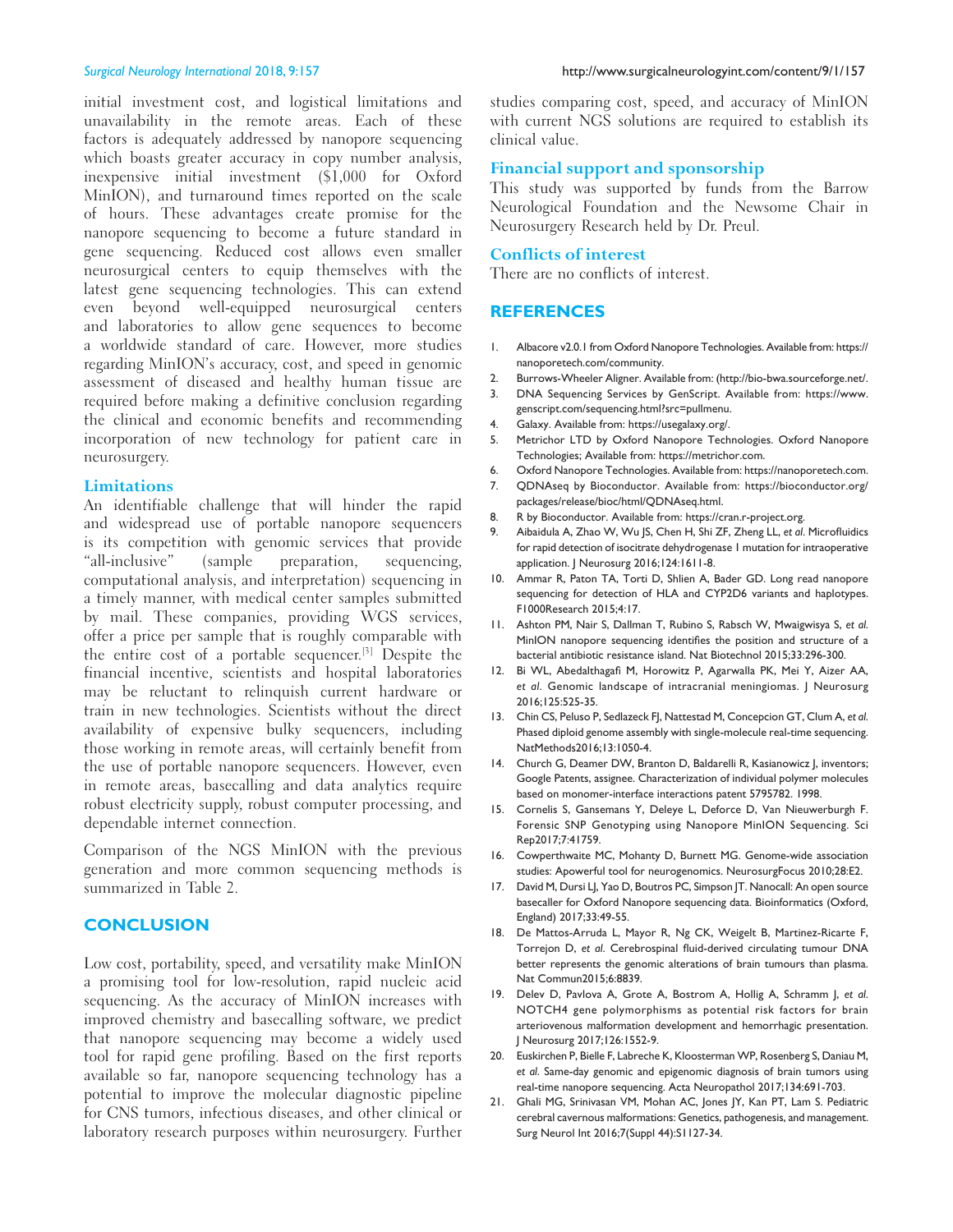- 22. Giampietro PF, Pourquie O, Raggio C, Ikegawa S, Turnpenny PD, Gray R, *et al*. Summary of the first inaugural joint meeting of the International Consortium for scoliosis genetics and the International Consortium for vertebral anomalies and scoliosis, March 16-18, 2017, Dallas, Texas. Am J Med Genet A 2018;176:253-6.
- 23. Greninger AL, Naccache SN, Federman S, Yu G, Mbala P, Bres V, *et al*. Rapid metagenomic identification of viral pathogens in clinical samples by real-time nanopore sequencing analysis. Genome Med 2015;7:99.
- 24. Havik AL, Bruland O, Myrseth E, Miletic H, Aarhus M, Knappskog PM, *et al*. Genetic landscape of sporadic vestibular schwannoma. J Neurosurg 2018;128:911-22.
- 25. Hendrix P, Foreman PM, Harrigan MR, Fisher WS, 3rd, Vyas NA, Lipsky RH, *et al*. Endothelial Nitric Oxide Synthase Polymorphism Is Associated with Delayed Cerebral Ischemia Following Aneurysmal Subarachnoid Hemorrhage. World Neurosurg 2017;101:514-9.
- 26. Hong EP, Kim BJ, Kim C, Choi HJ, Jeon JP. Association of SOX17 Gene Polymorphisms and Intracranial Aneurysm: A Case-Control Study and Meta-Analysis. World Neurosurg 2018;110:e823-9.
- 27. Hu J, Luo J, Chen Q. The Susceptibility Pathogenesis of Moyamoya Disease. World Neurosurg 2017;101:731-41.
- 28. Jain M, Koren S, Miga KH, Quick J, Rand AC, Sasani TA, *et al*. Nanopore sequencing and assembly of a human genome with ultra-long reads. Nat Biotechnol 2018;36:338-45.
- 29. Jain M, Olsen HE, Paten B, Akeson M. The Oxford Nanopore MinION: Delivery of nanopore sequencing to the genomics community. Genome Biol 2016;17:239.
- 30. Jansen HJ, Liem M, Jong‑Raadsen SA, Dufour S, Weltzien FA, Swinkels W, *et al*. Rapid de novo assembly of the European eel genome from nanopore sequencing reads. SciRep 2017;7:7213.
- 31. Judge K, Hunt M, Reuter S, Tracey A, Quail MA, Parkhill J, *et al*. Comparison of bacterial genome assembly software for MinION data and their applicability to medical microbiology. MicrobGenomics 2016;2:e000085.
- 32. Kilianski A, Haas JL, Corriveau EJ, Liem AT, Willis KL, Kadavy DR, *et al*. Bacterial and viral identification and differentiation by amplicon sequencing on the MinION nanopore sequencer. Gigascience 2015;4:12.
- 33. Koren S, Schatz MC, Walenz BP, Martin J, Howard JT, Ganapathy G, *et al*. Hybrid error correction and de novo assembly of single-molecule sequencing reads. Nat Biotechnol 2012;30:693-700.
- 34. Koren S, Walenz BP, Berlin K, Miller JR, Bergman NH, Phillippy AM. Canu: Scalable and accurate long-read assembly via adaptive k-mer weighting and repeat separation. Genome Res 2017;27:722-36.
- 35. Lander ES, Linton LM, Birren B, Nusbaum C, Zody MC, Baldwin J, *et al*. Initial sequencing and analysis of the human genome. Nature 2001;409:860-921.
- 36. Laver T, Harrison J, O'Neill PA, Moore K, Farbos A, Paszkiewicz K, *et al*. Assessing the performance of the Oxford Nanopore Technologies MinION. Biomol Detect Quantif2015;3:1-8.
- 37. Li H. Minimap and miniasm: Fast mapping and de novo assembly for noisy long sequences. Bioinformatics (Oxford, England) 2016;32:2103-10.
- 38. Li Z, Tan H, Shi Y, Huang G, Wang Z, Liu L, *et al*. Global Gene Expression Patterns and Somatic Mutations in Sporadic Intracranial Aneurysms. World Neurosurg 2017;100:15-21.
- 39. Liu L, Li Y, Li S, Hu N, He Y, Pong R, *et al*. Comparison of next-generation sequencing systems. J Biomed Biotechnol 2012;2012:251364.
- 40. Loman N. Thar she blows! Ultra long read method for nanopore sequencing. 2017: Available from: http://lab.loman.net/2017/03/09/ ultrareads-for-nanopore/.
- 41. Loman NJ, Quick J, Simpson JT. A complete bacterial genome assembled de novo using only nanopore sequencing data. NatMethods 2015;12:733-5.
- 42. Louis DN, Perry A, Reifenberger G, von Deimling A, Figarella-Branger D, Cavenee WK, *et al*. The 2016 World Health Organization Classification of Tumors of the Central Nervous System: a summary. Acta Neuropathol 2016;131:803-20.
- 43. Lu H, Giordano F, Ning Z. Oxford Nanopore MinION Sequencing and Genome Assembly. Genomics Proteomics Bioinformatics2016;14:265-79.
- 44. Martirosyan NL, Patel AA, Carotenuto A, Kalani MY, Belykh E, Walker CT, *et al*. Genetic Alterations in Intervertebral Disc Disease. Front Surg 2016;3:59.
- 45. Minervini CF, Cumbo C, Orsini P, Anelli L, Zagaria A, Impera L, *et al*. Mutational analysis in BCR-ABL1 positive leukemia by deep sequencing based on nanopore MinION technology. Exp MolPathol 2017;103:33-7.
- 46. Minervini CF, Cumbo C, Orsini P, Brunetti C, Anelli L, Zagaria A, *et al*. TP53 gene mutation analysis in chronic lymphocytic leukemia by nanopore MinION sequencing. Diagn Pathol 2016;11:96.
- 47. Mitsuhashi S, Kryukov K, Nakagawa S, Takeuchi JS, Shiraishi Y, Asano K, *et al*. A portable system for rapid bacterial composition analysis using a nanopore-based sequencer and laptop computer. Sci Rep 2017;7:5657.
- 48. Nakagawa Y, Sasaki H, Ohara K, Ezaki T, Toda M, Ohira T, *et al*. Clinical and Molecular Prognostic Factors for Long-Term Survival of Patients with Glioblastomas in Single-Institutional Consecutive Cohort. World Neurosurg 2017;106:165-73.
- 49. Norris AL, Workman RE, Fan Y, Eshleman JR, Timp W. Nanopore sequencing detects structural variants in cancer. Cancer BiolTher 2016;17:246-53.
- 50. Pentsova EI, Shah RH, Tang J, Boire A, You D, Briggs S, *et al*. Evaluating Cancer of the Central Nervous System Through Next-Generation Sequencing of Cerebrospinal Fluid. JClin Oncol 2016;34:2404-15.
- 51. Pfaff E, Kessler T, Balasubramanian GP, Berberich A, Schrimpf D, Wick A, *et al*. Feasibility of real‑time molecular profiling for patients with newly diagnosed glioblastoma without MGMT promoter-hypermethylation-the NCT Neuro Master Match (N2M2) pilot study. NeuroOncol2018;20:826-37.
- 52. Quick J, Grubaugh ND, Pullan ST, Claro IM, Smith AD, Gangavarapu K, *et al*. Multiplex PCR method for MinION and Illumina sequencing of Zika and other virus genomes directly from clinical samples. Nat Protoc2017;12:1261-76.
- 53. Quick J, Loman NJ, Duraffour S, Simpson JT, Severi E, Cowley L, *et al*. Real-time, portable genome sequencing for Ebola surveillance. Nature 2016;530:228-32.
- 54. Quick J, Quinlan AR, Loman NJ. A reference bacterial genome dataset generated on the MinION portable single-molecule nanopore sequencer. Gigascience 2014;3:22.
- 55. Rand AC, Jain M, Eizenga JM, Musselman‑Brown A, Olsen HE, Akeson M, *et al*. Mapping DNA methylation with high-throughput nanopore sequencing. Nat Methods 2017;14:411-3.
- Sahm F, Schrimpf D, Jones DT, Meyer J, Kratz A, Reuss D, *et al.* Next-generation sequencing in routine brain tumor diagnostics enables an integrated diagnosis and identifies actionable targets. Acta Neuropathol 2016;131:903‑10.
- 57. Sanger F, Nicklen S, Coulson AR. DNA sequencing with chain-terminating inhibitors. Proc Natl Acad Sci U S A1977;74:5463-7.
- 58. Schatz MC, Delcher AL, Salzberg SL. Assembly of large genomes using second-generation sequencing. Genome Res 2010;20:1165-73.
- Scheinin I, Sie D, Bengtsson H, van de Wiel MA, Olshen AB, van Thuijl HF, *et al*. DNA copy number analysis of fresh and formalin‑fixed specimens by shallow whole‑genome sequencing with identification and exclusion of problematic regions in the genome assembly. Genome Res 2014;24:2022-32.
- 60. Shankar GM, Francis JM, Rinne ML, Ramkissoon SH, Huang FW, Venteicher AS, *et al*. Rapid Intraoperative Molecular Characterization of Glioma. JAMA Oncol 2015;1:662-7.
- 61. Shendure J, Balasubramanian S, Church GM, Gilbert W, Rogers J, Schloss JA, *et al*. DNA sequencing at 40: Past, present and future. Nature 2017;550:345-53.
- 62. Simon‑Sanchez J, Singleton A. Genome‑wide association studies in neurological disorders. Lancet Neurol 2008;7:1067-72.
- 63. Simpson JT, Workman RE, Zuzarte PC, David M, Dursi LJ, Timp W. Detecting DNA cytosine methylation using nanopore sequencing. NatMethods 2017;14:407-10.
- 64. Sovic I, Sikic M, Wilm A, Fenlon SN, Chen S, Nagarajan N. Fast and sensitive mapping of nanopore sequencing reads with GraphMap. NatCommun 2016;7:11307.
- 65. Suzuki A, Suzuki M, Mizushima‑Sugano J, Frith MC, Makalowski W, Kohno T, *et al*. Sequencing and phasing cancer mutations in lung cancers using a long-read portable sequencer. DNA Res 2017;24:585-96.
- 66. Teng H, Hall MB, Duarte T, Cao MD, Coin L. Chiron: Translating nanopore raw signal directly into nucleotide sequence using deep learning. Gigascience2018;7.
- 67. Tyson JR, O'Neil NJ, Jain M, Olsen HE, Hieter P, Snutch TP. MinION-based long-read sequencing and assembly extends the Caenorhabditis elegans reference genome. Genome Res 2018;28:266-74.
- 68. Venter JC, Adams MD, Myers EW, Li PW, Mural RJ, Sutton GG, *et al*. The sequence of the human genome. Science (New York, NY) 2001;291:1304-51.
- 69. Wang Y, Springer S, Zhang M, McMahon KW, Kinde I, Dobbyn L, *et al*.